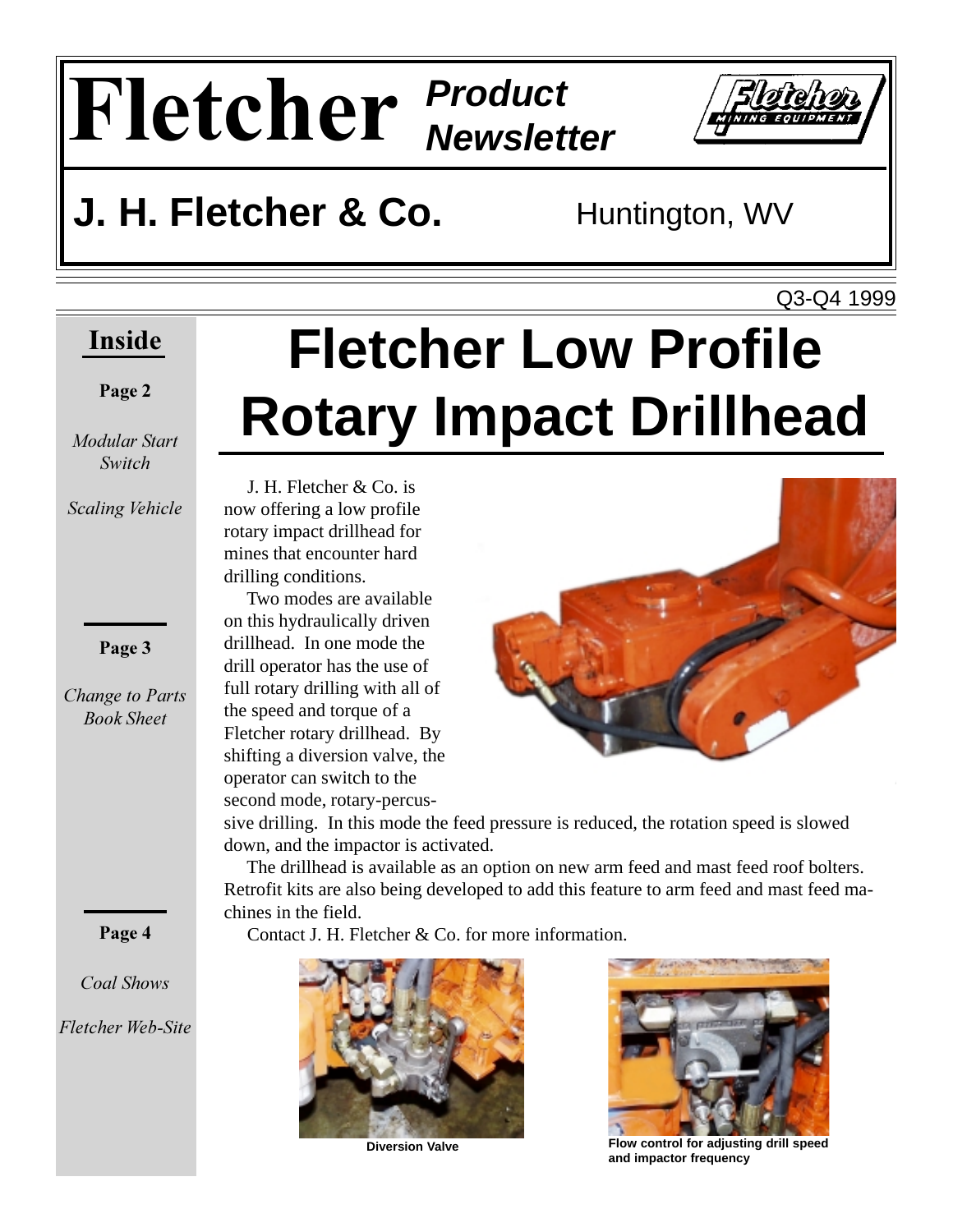## **Fletcher Now Using Modular Start Switch System**

J. H. Fletcher & Co. is now making use of a modular start switch system. This system is made up of single start switches for the booms and dual switches for the tram decks on dual head machines. A series of cables with screw-on connectors links the start switches together and to the starter box. A single I.S. relay is all that is required in the starter box for this system.

The modular start switch system is easy to install and trouble shoot because of the minimum number of components. Repairs are simple since it is just a matter of unplugging a switch and replacing it with another or replacing a section of cable. Repair of the relay module is accomplished by pulling the bad one out and replacing with a new one.

 The modular start switch is just one of the things Fletcher is doing to improve the efficiency of our equipment. If you need more information on this or any other component please contact us at 304-525-7811.



**Start Switch On Boom**



**Start Switch In Tram Deck**

### **Fletcher SV**

Most of the equipment designed and manufactured by J. H. Fletcher & Co. is for roof **support.** However, there is more to roof control than supporting the roof. Sometimes, in specific environmental conditions, you have to help the roof come down.

Over time, especially in non-coal mining, roof rock material will crack and become loose. This loose material is very hazardous since it could fall and seriously injure someone or even cause death. Therefor, it is necessary to remove this loose material by scaling the roof.

Fletcher has designed Scaling Vehicles which are working successfully in salt, limestone, and other hardrock mining environments. A scaling vehicle can be made to fit your particular needs and offers options such as a standard pick or percussion pick. If your mine is in need of such a vehicle contact our sales department.

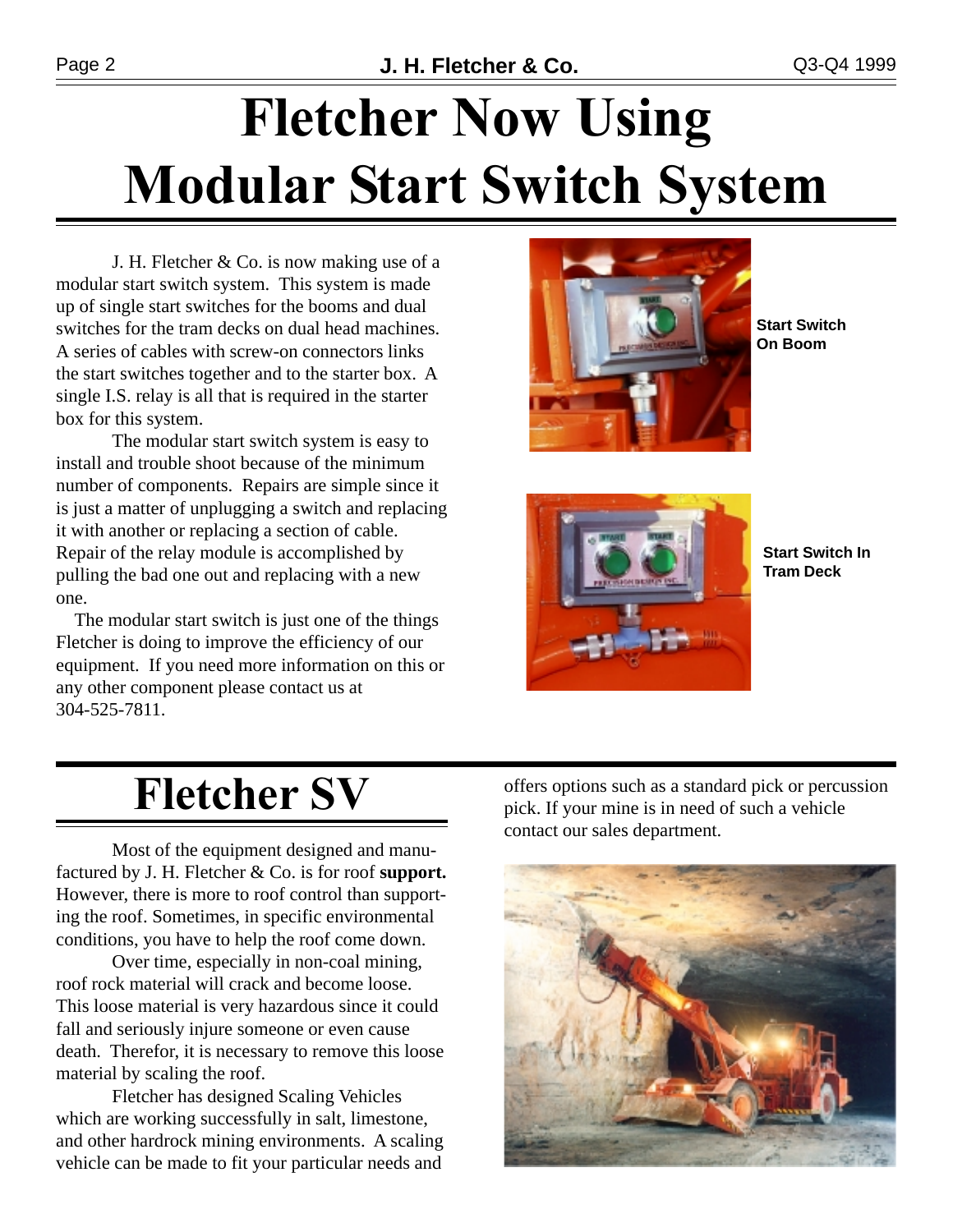**ILE PATH NAME: ENELECTRICAL/ESW-27** 



**NOTE: SWITCH ASSEMBLY DOES NOT INCLUDE** PACKING GLANDS. ORDER GLANDS SEPERATELY. SPECIFY CABLE AND CONDUIT WHEN ORDERING

| PARTS.                             |                          | 8                                                  | ි)    | ⑦              | 2                              |              |                                                           |       |
|------------------------------------|--------------------------|----------------------------------------------------|-------|----------------|--------------------------------|--------------|-----------------------------------------------------------|-------|
| <b>INDEX#</b>                      |                          | <b>DESCRIPTION</b>                                 | PART# | <b>INDEX#</b>  |                                |              | <b>DESCRIPTION</b>                                        | PART# |
| 1                                  | <b>ENCLOSURE HOUSING</b> |                                                    | 47736 | 5              | OPERATING SHAFT                |              |                                                           | 49554 |
| $\mathbf{2}$                       | <b>COVER HOUSING</b>     |                                                    | 50400 | 6              | <b>BUSHING</b>                 |              |                                                           | 24568 |
| 3                                  | <b>CONTROL HANDLE</b>    |                                                    | 49553 | $\overline{7}$ | <b>SWITCH</b>                  |              | 49520                                                     |       |
| 4                                  | 1/8" DIA ROLL PIN        |                                                    | 35580 | 8              | 3/8"-16 x 1" BOLT W/LOCKWASHER |              |                                                           |       |
| <b>SHEET NO.</b><br><b>ESW-27A</b> |                          | <b>TITLE</b><br>34547<br>HEADLIGHT SWITCH ASSEMBLY |       |                | <b>DATE</b><br>$9 - 17 - 98$   | $\mathbf{R}$ | J. H. FLETCHER & CO.<br>402 HIGH STREET HUNTINGTON, W.VA. |       |

Some J. H. Fletcher & Co. parts books may contain a typographical error. Please check Sheet Number ESW-27A, titled 34547 Headlight Switch Assembly. Item number 7 is a switch with part number 49250. This part number is incorrect and should be 49520. Please make this change to your parts book if it is incorrect. If you would prefer to have a replacement sheet contact the parts book department at 304-525-7811. We apologize for any inconvenience this may have caused.

## Never Assume Everything Is Safe

 As of October 9, 1999 there were 29 fatalities in the coal industry. Eight of those 29 were from roof falls and 6 were from rib, face, pillar, or highwall falls.

 It is important to know your mining plan but also keep in mind that the mining plan outlines the minimum requirements for roof support. Learn to recognize areas in need of additional roof support or areas that need scaling. Always make a visual as well as a sounding test before entering a work area.

Never assume that someone else has checked the area for hazards, take it upon yourself to see that the area is safe.

 Finally, stay alert. When people get tired or distracted they can let down their guard. Even though there may have been no accidents for months the risk of a roof fall accident always exists.

*(Statistics found at www.msha.gov)*